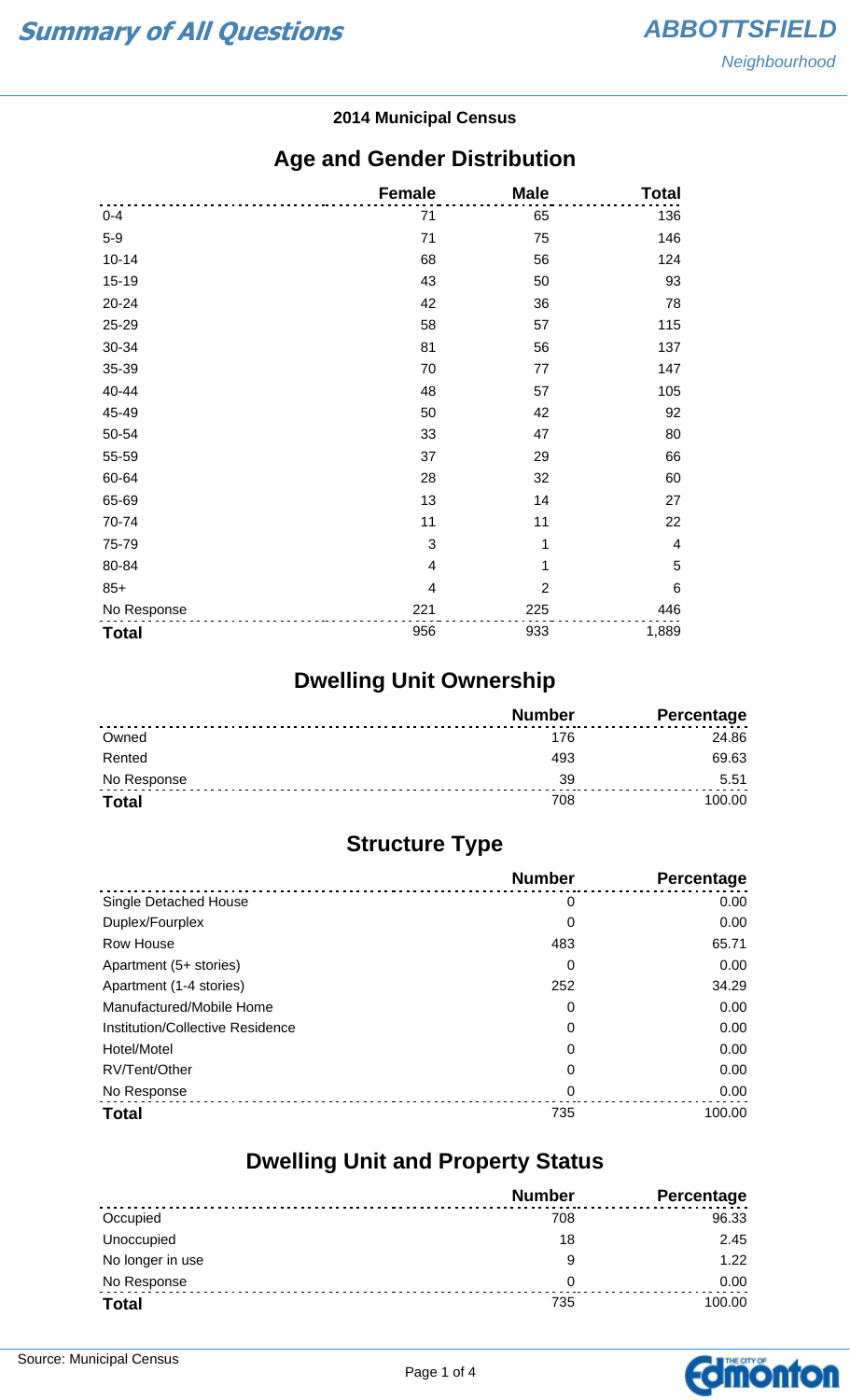**Neighbourhood** 

#### **Marital Status**

|                      | <b>Number</b> | <b>Percentage</b> |
|----------------------|---------------|-------------------|
| Married              | 447           | 23.66             |
| Common-law           | 119           | 6.30              |
| Separated/divorced   | 142           | 7.52              |
| <b>Never Married</b> | 864           | 45.74             |
| Widowed              | 39            | 2.06              |
| No Response          | 278           | 14.72             |
| <b>Total</b>         | 1,889         | 100.00            |

#### **Employment Status**

|                               | <b>Number</b> | Percentage |
|-------------------------------|---------------|------------|
| Preschool                     | 105           | 5.56       |
| Kindergarten - Gr.6           | 207           | 10.96      |
| Gr.7 - Gr.9                   | 78            | 4.13       |
| Gr.10 - Gr.12                 | 79            | 4.18       |
| <b>Post Secondary Student</b> | 42            | 2.22       |
| Homemaker                     | 84            | 4.45       |
| Employed 0-30 hrs             | 105           | 5.56       |
| Employed 30+ hrs              | 654           | 34.62      |
| Unemployed                    | 113           | 5.98       |
| Retired                       | 91            | 4.82       |
| Permanently unable to work    | 56            | 2.96       |
| No Response                   | 275           | 14.56      |
| <b>Total</b>                  | 1,889         | 100.00     |

### **Term of Residence at this Location**

|                              | <b>Number</b> | Percentage |
|------------------------------|---------------|------------|
| 5 years or more              | 514           | 27.21      |
| 3 years to less than 5 years | 305           | 16.15      |
| 1 year to less than 3 years  | 376           | 19.90      |
| Less than 1 year             | 401           | 21.23      |
| Child less than 1 year       | 30            | 1.59       |
| No Response                  | 263           | 13.92      |
| <b>Total</b>                 | 1,889         | 100.00     |

## **Previous Residence if living in Dwelling for less than 1 year**

|                                   | <b>Number</b> | Percentage |
|-----------------------------------|---------------|------------|
| Elsewhere in Edmonton             | 146           | 36.41      |
| Elsewhere in Alberta              | 61            | 15.21      |
| Atlantic Canada                   | 4             | 1.00       |
| Ontario/Quebec                    | 12            | 2.99       |
| Territories/Manitoba/Saskatchewan | 8             | 2.00       |
| <b>British Columbia</b>           | 11            | 2.74       |
| <b>Outside Canada</b>             | 24            | 5.99       |
| No Response                       | 135           | 33.67      |
| <b>Total</b>                      | 401           | 100.00     |

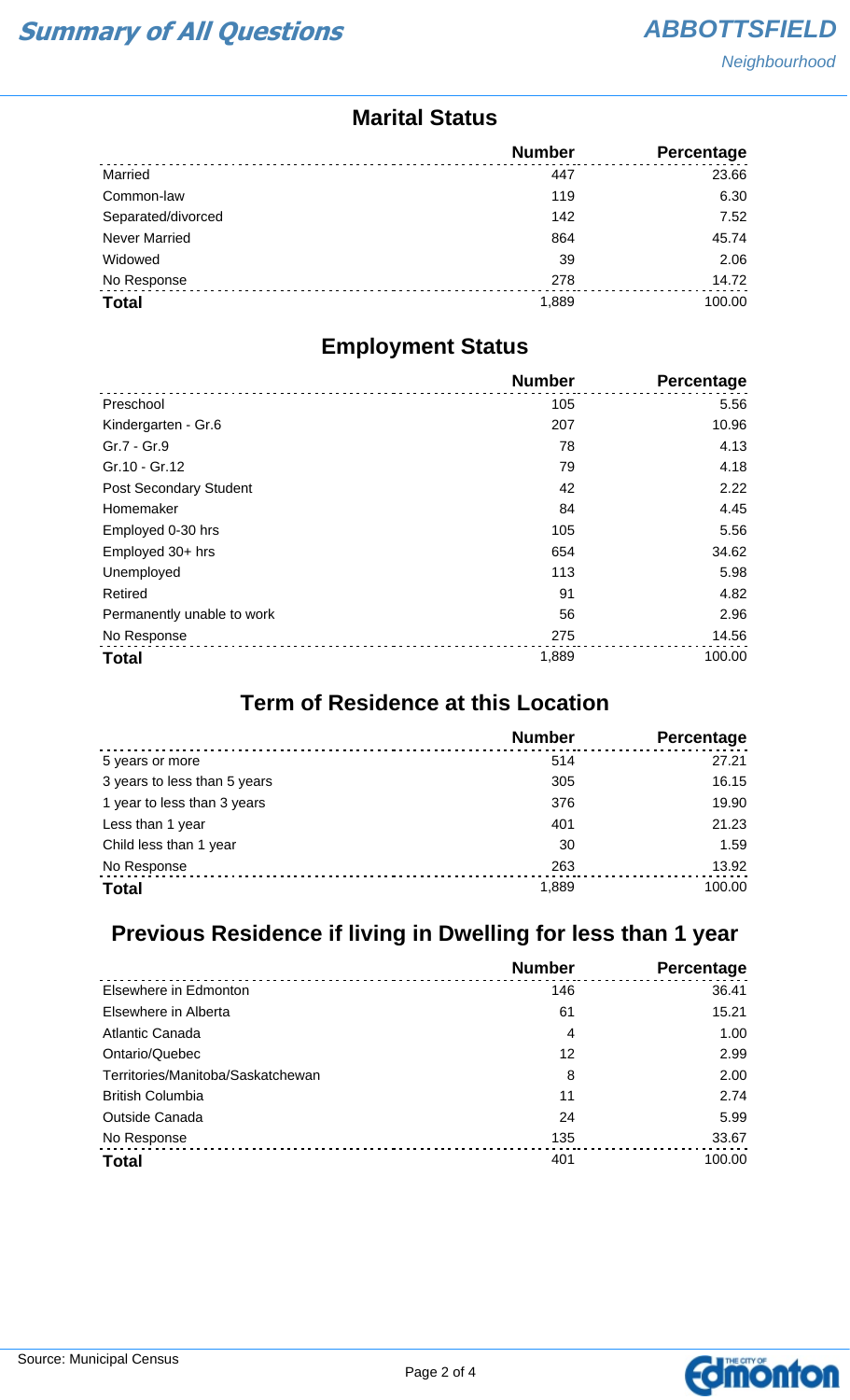## **Main Mode of Transportation from Home to Work**

|                              | <b>Number</b> | Percentage |
|------------------------------|---------------|------------|
| Car/Truck/Van (as Driver)    | 515           | 45.49      |
| Car/Truck/Van (as Passenger) | 55            | 4.86       |
| Transit                      | 168           | 14.84      |
| Walk                         | 22            | 1.94       |
| <b>Bicycle</b>               | 1             | 0.09       |
| Other                        |               | 0.62       |
| No Response                  | 364           | 32.16      |
| <b>Total</b>                 | 1,132         | 100.00     |

## **Citizenship**

|                      | <b>Number</b> | Percentage |
|----------------------|---------------|------------|
| Canadian Citizen     | 1.307         | 69.19      |
| Non Canadian Citizen | 261           | 13.82      |
| No Response          | 321           | 16.99      |
| <b>Total</b>         | 1.889         | 100.00     |

## **School Residency**

|              | <b>Number</b> | <b>Percentage</b> |
|--------------|---------------|-------------------|
| Public       | 992           | 52.51             |
| Catholic     | 316           | 16.73             |
| No Response  | 581           | 30.76             |
| <b>Total</b> | 1,889         | 100.00            |

## **Household Languages**

|                              | <b>Number</b> | Percentage |
|------------------------------|---------------|------------|
| English Only                 | 452           | 63.84      |
| Arabic                       | 9             | 1.27       |
| Cantonese                    | 9             | 1.27       |
| French                       | 17            | 2.40       |
| German                       | 1             | 0.14       |
| Mandarin                     | 6             | 0.85       |
| Panjabi (Punjabi)            | 7             | 0.99       |
| Spanish                      | 16            | 2.26       |
| Tagalog (Pilipino, Filipino) | 4             | 0.56       |
| Ukrainian                    | 1             | 0.14       |
| Other                        | 102           | 14.41      |
| No Response                  | 84            | 11.86      |
| <b>Total</b>                 | 708           | 100.00     |